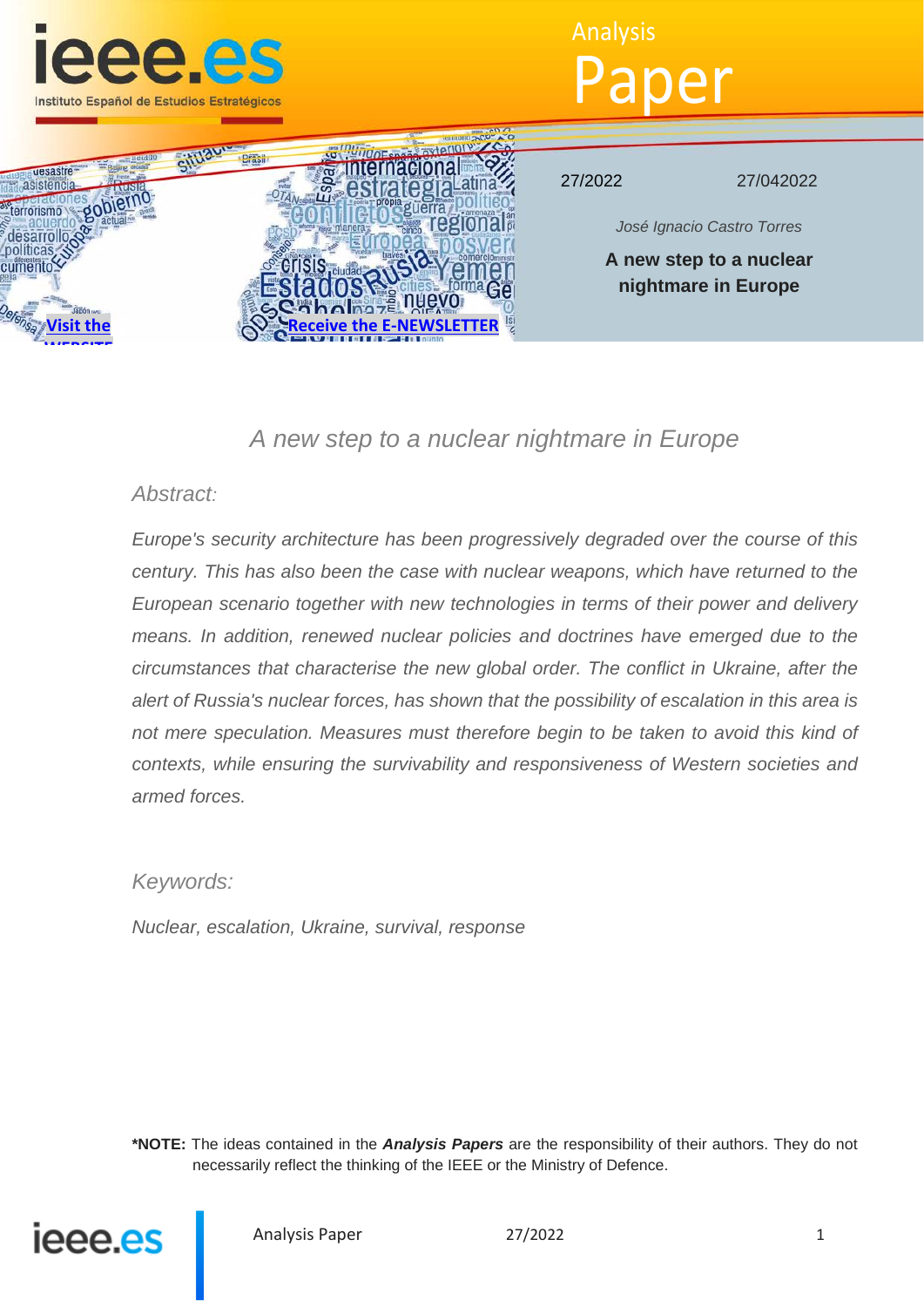

### **Un nuevo paso hacia una pesadilla nuclear en Europa**

### Resumen:

La arquitectura de seguridad en Europa se ha degradado progresivamente a lo largo de este siglo. Esta situación se ha producido también en el ámbito de las armas nucleares, que han regresado al teatro europeo acompañadas de nuevas tecnologías en cuanto a su potencia y vectores de lanzamiento. Además, han surgido renovadas políticas y doctrinas nucleares debido a las circunstancias que caracterizan el nuevo orden global. El conflicto de Ucrania, tras la puesta en estado de alerta de las fuerzas nucleares rusas, ha mostrado que la posibilidad de una escalada en este ámbito no es una mera especulación. Por ello se deben comenzar a tomar las medidas necesarias para evitar este tipo de contextos, al tiempo que se debe garantizar la capacidad de supervivencia y respuesta de las sociedades y las fuerzas armadas occidentales.

### Palabras clave:

Nuclear, escalada, Ucrania, supervivencia, respuesta.

### **How to cite this document**:

CASTRO TORRES, José Ignacio. *A new step to a nuclear nightmare in Europe.* IEEE Analysis Paper 27/2022.

https://www.ieee.es/Galerias/fichero/docs\_analisis/2022/DIEEEA27\_2022\_JOSCAS\_Nuclear\_E NG.pdf and/or bie<sup>3</sup> link (accessed on day/month/year)

# ieee.es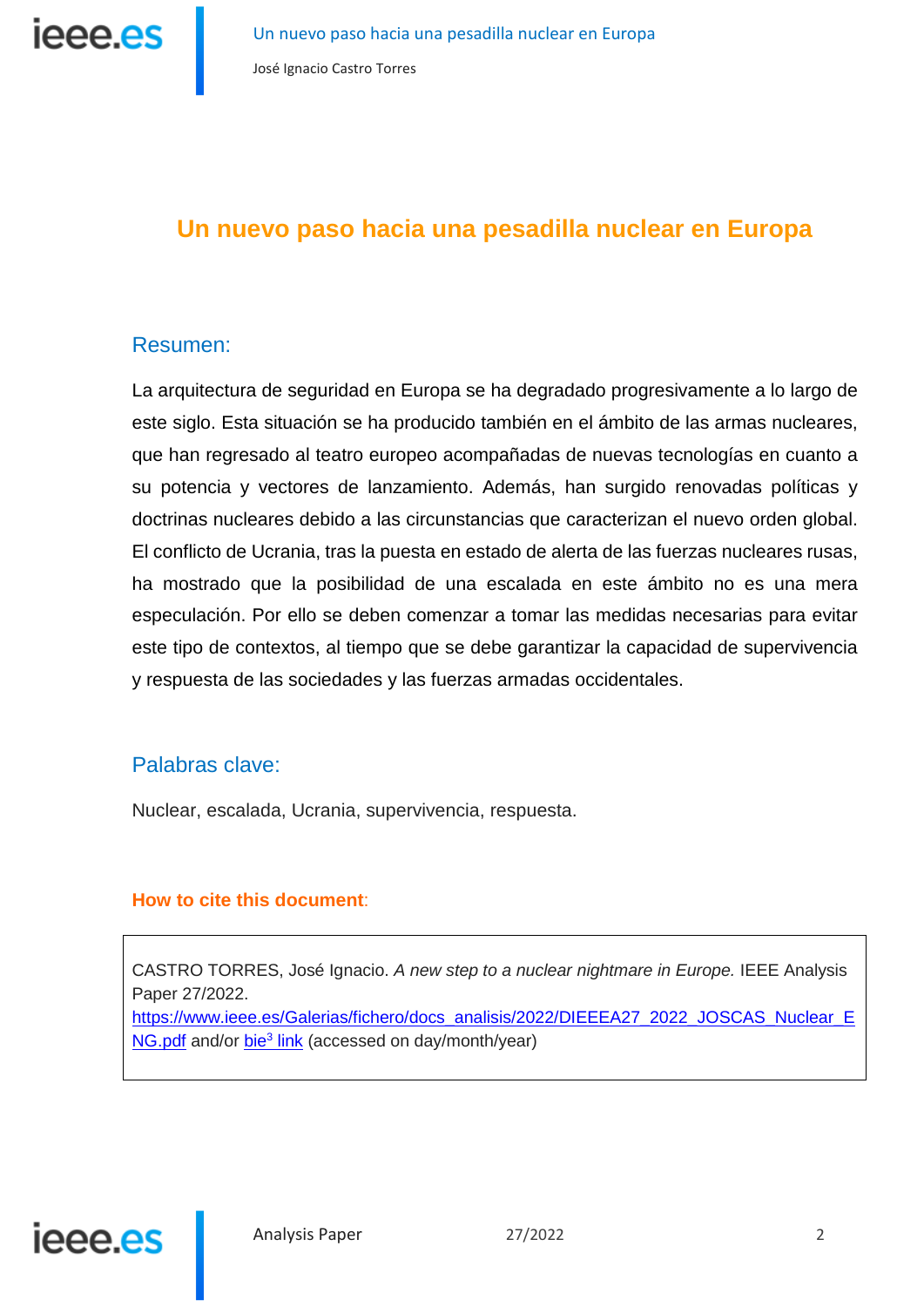

### **Introduction**

Since the turn of the century, Europe's security architecture has been gradually deteriorating, showing the bitter face of armed conflict on several occasions. The nuclear field is no exception in this process, due to the demise of the Anti-Missile Defence Treaty (ABM) and the Intermediate-Range Nuclear Forces Treaty (INF). At first glance, one might think that the continuity of the New START treaty, which limits strategic arms until 2026, has been positive. This is true for Russians and Americans, but less so for Europeans, who have been seeing how their continent could once again become one of the game boards in the nuclear game of Cold War times.

In recent years, the arsenals of the traditional nuclear triad (aircraft, missile silos and submarines) have been renewed, especially in Russia, and a wide range of powers and an immense variety of delivery vehicles have been established. Prominent among these is the emergence of hypersonic missiles, whose interception poses serious difficulties.

Over time, the nuclear postures of the great powers have also been renewed, adapting to the circumstances of the new world order and new threats. Consequently, nuclear responses are not only directed towards possible similar attacks, but also include other types that may affect existential threats, vital interests or other dimensions which, while not as relevant, could be responded to with a nuclear weapon to set a limit that is not allowed to be transgressed. It is precisely these borderline situations that need to be carefully considered, because in a hostile environment of misinformation and misinterpretation, mistakes can be made that lead to nuclear escalation.

The conflict in Ukraine has not only shown its full conventional harshness, but it has also demonstrated that nuclear tension is an asset that can be used in support of the pursuit of objectives, which is why Russia's nuclear forces have so far increased their readiness to the point of being on alert. Similarly, various types of launchers have displayed their capabilities in military exercises.

Even if the tension that has arisen in the nuclear field went no further, the appearance of such weapons in the narratives of the conflict has made it clear that their use is a

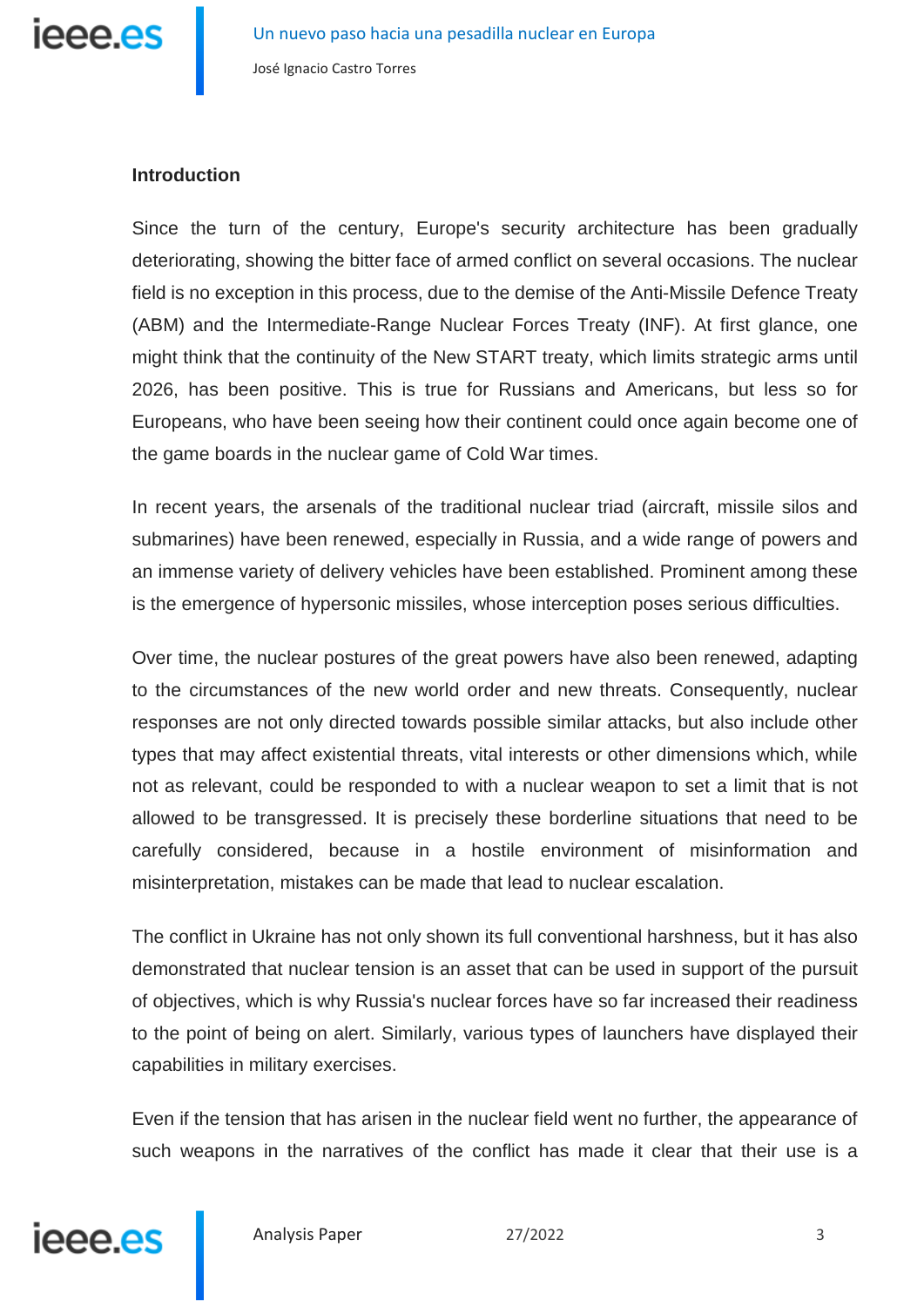

possibility that would be reckless and irresponsible to rule out, and so, in all spheres, the necessary measures must be taken to deal with such a crisis.

### **International Relations (IR) theories and nuclear weapons**

Today, the thesis of offensive realism is reminiscent of the logic of the "security dilemma" of the 1950s. This was based on the assumption that measures taken by one state to increase its security were taken to the detriment of the security of others. The actors are not hare-brained but think carefully about the repercussions of their actions, though they sometimes make miscalculations based on imperfect estimates<sup>1</sup>.

According to this school of thought, the international system is led by powers that are never satisfied with their situation, which is why they tend to use force at a reasonable price, and since none of them can achieve absolute hegemony, they will find themselves in perpetual competition. As for the trend towards hegemonic power, this is based on the possession or ability to generate armed forces based on the land component and supported by nuclear forces. The capabilities of these nuclear weapons would have to be such that the state could achieve "nuclear superiority", i.e., be able to destroy the adversary society without major effects on its own. This may not be feasible between major powers, but "mutually assured destruction" (MAD) could be achieved<sup>[2](#page-3-1)</sup>.

A MAD situation tends to avoid escalation between hegemonic nuclear powers through mutual terror. However, one might wonder what the outcome of a situation in which one nuclear power is indirectly threatened by another through an intermediate actor or catcher would be. In this case, Cold War deterrence theories would be difficult to apply and other possible relationship scenarios would have to be explored.

One possible understanding of the current situation could come from the Russian perspective of the discipline of IR. For this, it should be considered that, with some variations, the doctrinal principles of the former foreign minister, Yevgeny Primakov, could have been widely applied by today's Russian leadership.

<sup>-</sup><sup>1</sup> MEARSHEIMER, John J., et al. *The tragedy of great power politics*. WW Norton & Company, 2001., p. 52-54. <sup>2</sup> *Op. cit.,* p. 3, 84, 130-132.



<span id="page-3-1"></span><span id="page-3-0"></span>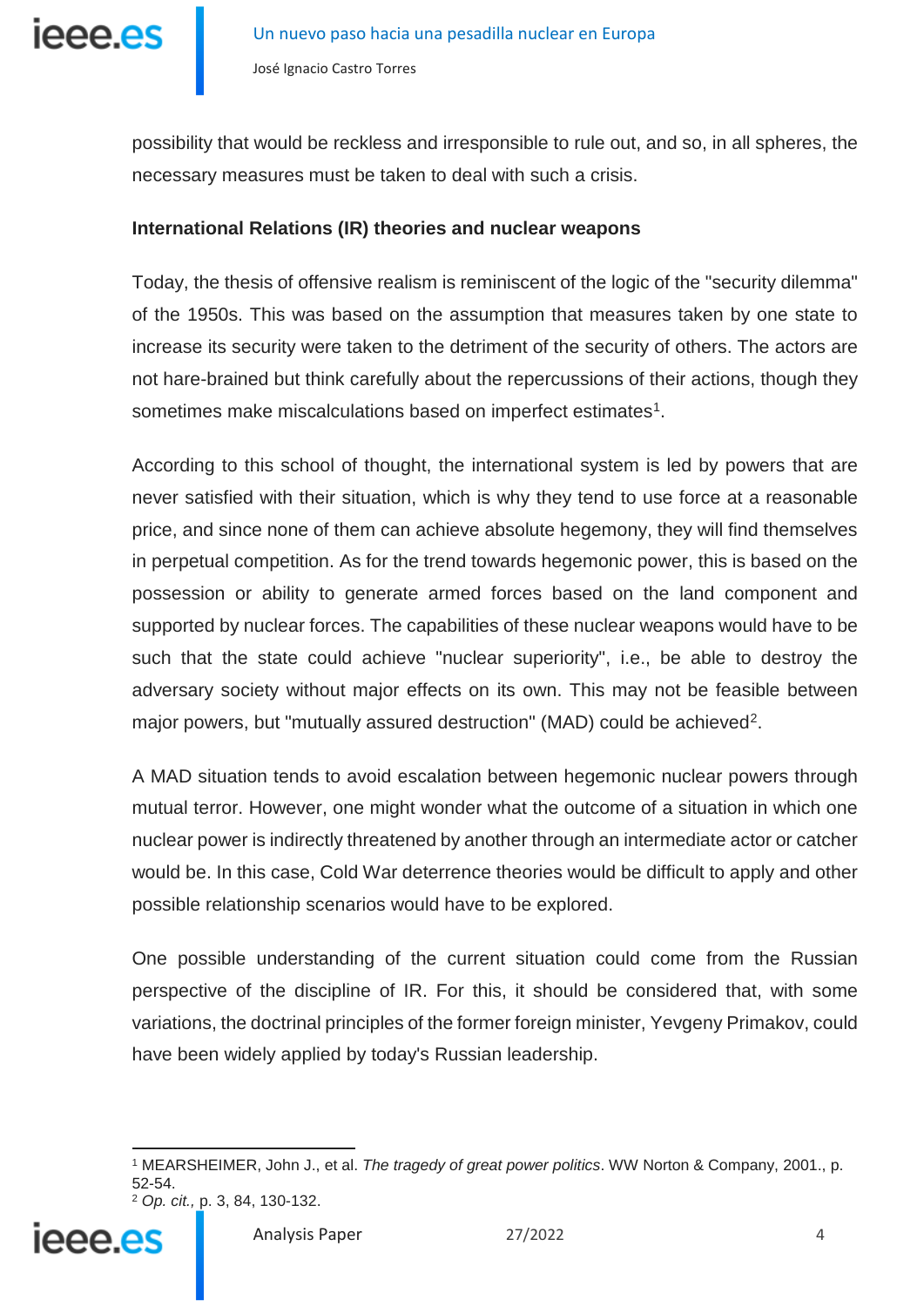For Primakov, Russia is an indispensable and independent actor in a multi-vector world with a polycentric architecture, managed by several major powers. One of the main elements of his theories is the emphasis on Russia's primacy in the post-Soviet spaces and that it should lead the integration of the former republics of the USSR. Opposition to the US-led world order is also a constant. The US and the effort to weaken the transatlantic link[3](#page-4-0). Another of Primakov's doctrinal pillars was the constitution of a power triangle between Russia, China and India as a counterweight to the Americans<sup>[4](#page-4-1)</sup>.

Regarding nuclear weapons, Primakov considered them to be the basis of Russia's security and a guarantee of its strategic independence. Far from being an instrument that put the country at risk, they ensured the non-interference of other states in the actions carried out by the Russians<sup>[5](#page-4-2)</sup>.

He maintained this stance throughout his life and at the beginning of the second decade of the century, in the best days of the nuclear reduction agreed with the Americans, he insisted that Russia's nuclear potential was the attribute of its status as a world power, without which neither the US nor Russia would have been able to achieve the status of a world power. Neither the US nor other countries would take it seriously. Convinced that measures like the projection of force and its direct application are habitually used in international relations, the Russians would need a high level of military preparedness and an adequate nuclear potential to defend their territory, their legitimate interests and those of their allies<sup>[6](#page-4-3)</sup>.

### **The long road to Europe's nuclear nightmare**

The current crisis in Ukraine follows a historic process of the crumbling of US-Russian nuclear cooperation. It is useful to look back to see how the sequence of events this century could point to a nuclear scenario based on the Ukrainian conflict. The events of the 1990s will not be analysed here, but Russia viewed NATO's expansion into Eastern

<sup>5</sup> RUMER, Eugene. The Primakov (not Gerasimov) doctrine in action. *Op. cit.*

<sup>6</sup> PRIMAKOV, Eugeny; IVANOV, Igor; VELIKHOV, Evgeny; MOISEEV, Mikhail. От ядерного сдерживания к общей безопасности (From nuclear deterrence to common security). *News.* 5 October 2010.<https://iz.ru/news/367072> (accessed on 26/3/2022)

<span id="page-4-3"></span><span id="page-4-2"></span><span id="page-4-1"></span>

-

<span id="page-4-0"></span><sup>3</sup> RUMER, Eugene. *The Primakov (Not Gerasimov) Doctrine in Action*. *Carnegie Endowment for International Peace*. June 5, 2019. [https://carnegieendowment.org/2019/06/05/primakov-not-gerasimov](https://carnegieendowment.org/2019/06/05/primakov-not-gerasimov-doctrine-in-action-pub-79254)[doctrine-in-action-pub-79254](https://carnegieendowment.org/2019/06/05/primakov-not-gerasimov-doctrine-in-action-pub-79254) [see: 26/3/2022].

<sup>4</sup> CHANDRA, Amresh. Strategic triangle among Russia, China and India: Challenges and prospects, *Journal of Peace Studies*, vol. 17, Issue 2. 2010, p. 40.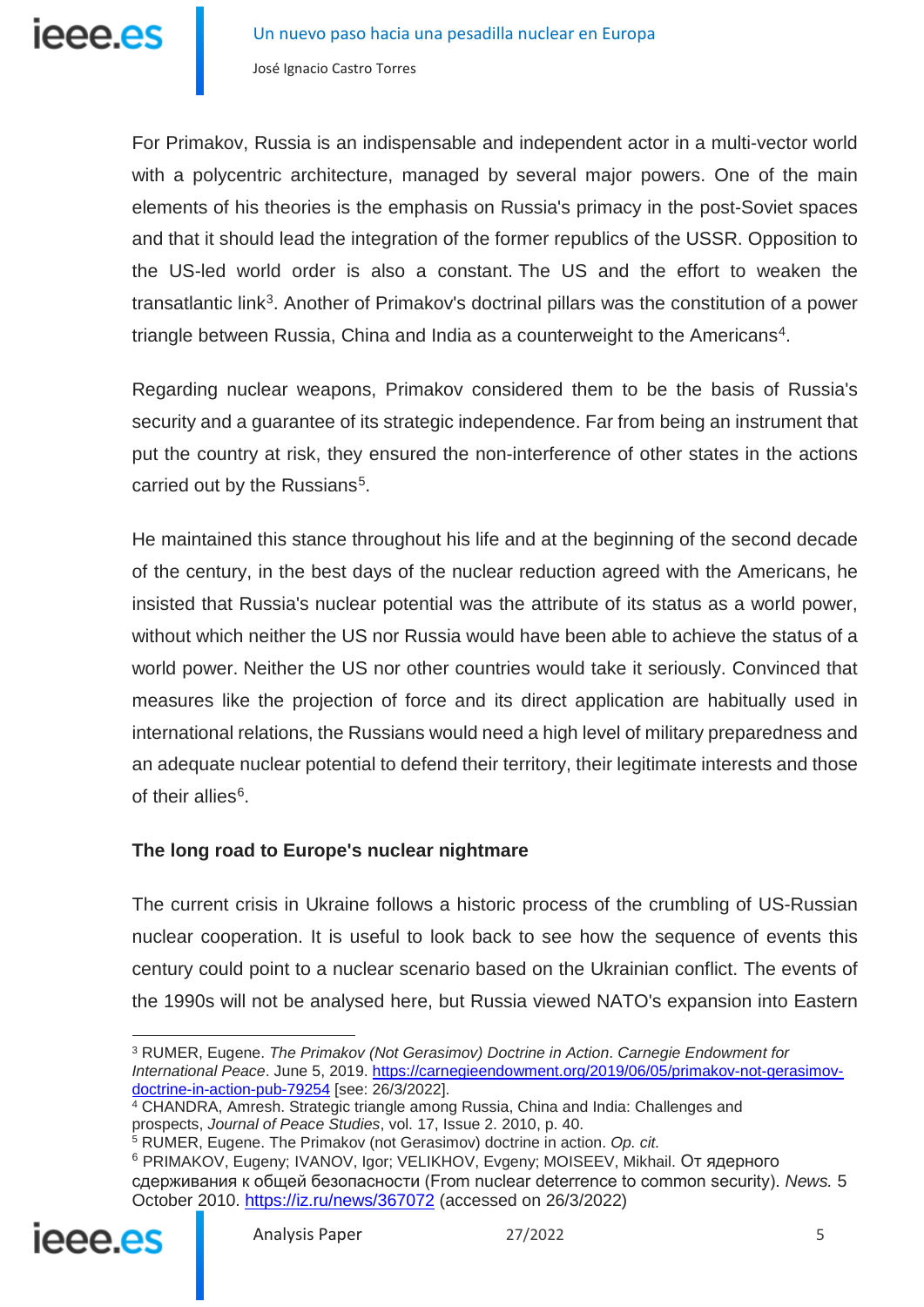

Europe in 1999 (Poland, Hungary and the Czech Republic) and the Allied intervention in Kosovo in the Balkan scenario with reticence.

The year 2001 saw the attacks on the World Trade Center and the Pentagon in the US, ushering in a new worldview. One of its consequences was the US withdrawal in 2002 from the ABM treaty, which abolished missile defence measures, as a sign of détente with Russia. Perhaps this withdrawal was precipitated by the shock of the attacks in the heart of the US mainland, but for the Russians it was a further sign of mistrust<sup>[7](#page-5-0)</sup>.

In 2004, the Baltic republics and several Eastern European states (Estonia, Latvia, Lithuania, Bulgaria, Romania, Slovakia and Slovenia) joined NATO. For the first time, the Alliance was on Russia's border itself, and Russian Foreign Minister Sergei Lavrov expressed concern about this development. Moreover, the situation was exacerbated by the fact that the Conventional Arms Reduction Treaty in Europe (CFE/FACE) did not include the Baltic republics, where such weapons could be accumulated<sup>8</sup>.

In 2007, the then Russian defence minister, Sergey Ivanov, said that the INF (Intermediate Nuclear Forces) treaty signed with the United States in 1987 had been a mistake, a fact that was borne out by the technological and numerical superiority that NATO had acquired over Russia. It should be noted that at the time, US Senator for Delaware, John Biden, considered Russia to be one of the main threats to his country<sup>[9](#page-5-2)</sup>. In the years that followed, the Americans detected some Russian missile tests that might contravene the treaty, but did not make statements about them, possibly because the renewal of the New Strategic Arms Reduction Treaty (START), which concerned strategic nuclear arms, was pending.

The Georgian crisis erupted in 2008, leading President Putin to order intervention in the regions of South Ossetia and Abkhazia as a result of Georgian and Ukrainian

<span id="page-5-1"></span><sup>8</sup> THALIS, Alexander. *Threat or Threatened? Russia in the Era of NATO Expansion*, Australian Institute of International Affairs. 3 June 2018. [https://www.internationalaffairs.org.au/australianoutlook/threat-or](https://www.internationalaffairs.org.au/australianoutlook/threat-or-threatened-russian-foreign-policy-in-the-era-of-nato-expansion/)[threatened-russian-foreign-policy-in-the-era-of-nato-expansion/](https://www.internationalaffairs.org.au/australianoutlook/threat-or-threatened-russian-foreign-policy-in-the-era-of-nato-expansion/) (accessed on 28/3/2022)

[http://www.ieee.es/Galerias/fichero/docs\\_analisis/2019/DIEEEA02\\_2019CASTRO-nuclear.pdf](https://www.ieee.es/Galerias/fichero/docs_analisis/2019/DIEEEA02_2019CASTRO-nuclear.pdf)

<span id="page-5-2"></span>

<span id="page-5-0"></span><sup>-</sup><sup>7</sup> BOESE, Wade. U.S. Withdraws From ABM Treaty; Global Response Muted. *Arms Control Today.* July/August 2002. [https://www.armscontrol.org/act/2002-07/news/us-withdraws-abm-treaty-global](https://www.armscontrol.org/act/2002-07/news/us-withdraws-abm-treaty-global-response-muted)[response-muted](https://www.armscontrol.org/act/2002-07/news/us-withdraws-abm-treaty-global-response-muted) (accessed on 27/3/2022)

<sup>9</sup> BLANK, Stephen. Threats to and from Russia: an assessment, *Journal of Slavic Military Studies*, vol. 21, Issue 3 (2008), p. 519. For a more detailed study of the INF Treaty, we suggest reading CASTRO TORRES, José Ignacio. *Del tratado INF al START ¿El final de los acuerdos de No-Proliferación Nuclear?* IEEE Analysis Document 02/2019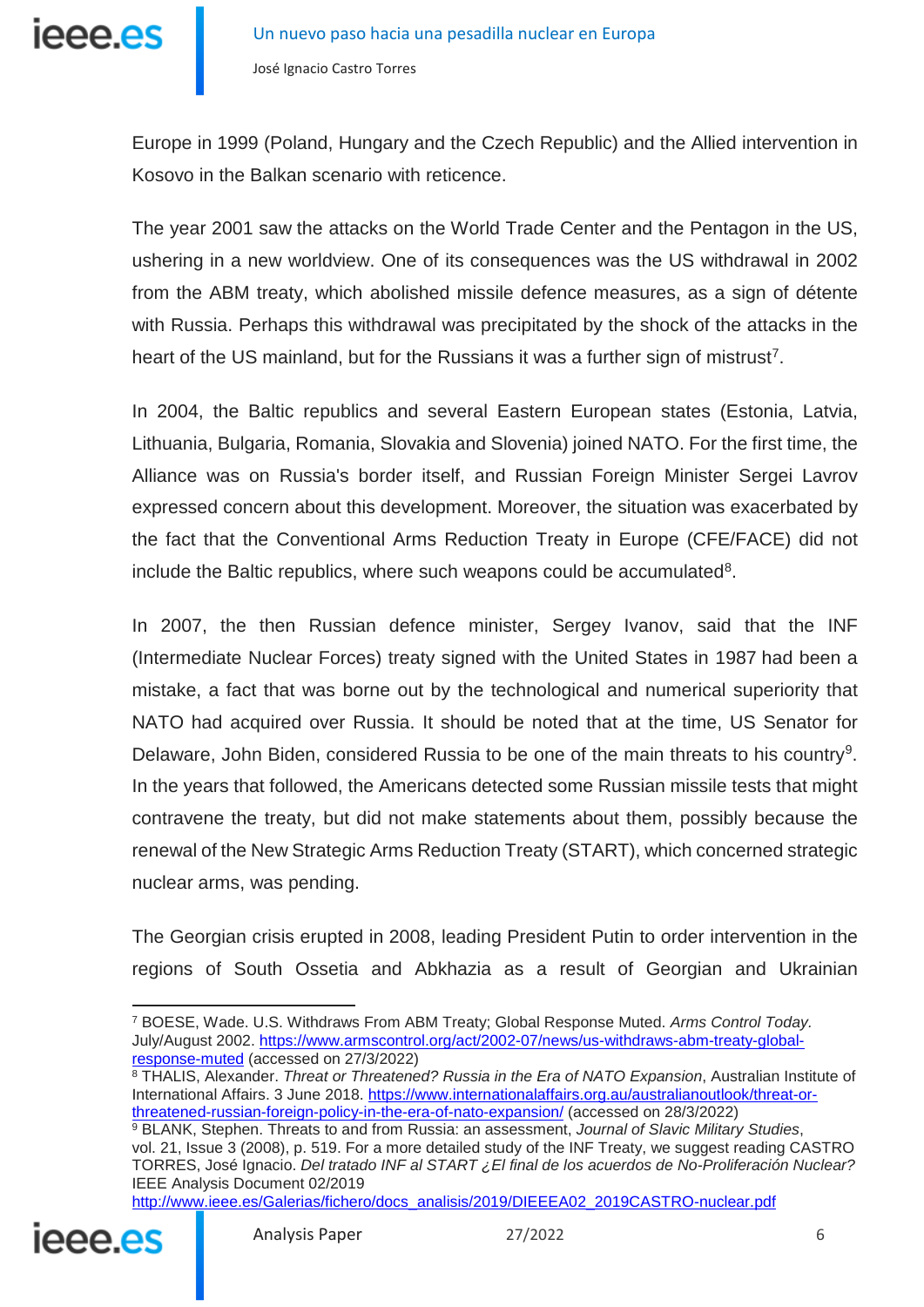

rapprochement with NATO following the Bucharest summit and the recognition by many allied countries of Kosovo's independence. In reaction to Russia's intervention, US President G. W. Bush cancelled a civil nuclear agreement with Russia while providing economic aid to the Georgians<sup>[10](#page-6-0)</sup>.

In 2009, Croatia and Albania joined NATO. The Allied presence in the area thereby strengthened its position in the Balkans and distanced Russia's influence over Serbia.

In 2010, during the Medvedev and Obama administrations, the New START treaty was signed for a period of 10 years, extendable for another five. Although the presidents were the signatories, Vice-President Biden and Prime Minister Putin were involved in this milestone event. The treaty basically limited both countries to the possession of 1,550 strategic nuclear warheads and 800 long-range delivery vehicles<sup>[11](#page-6-1)</sup>. During the ceremony, both dignitaries sought to conceal unease over the incidents in Georgia and the construction of a missile defence shield in Europe<sup>12</sup>.

In 2014, a crisis erupted in Ukraine when the pro-Russian government of Viktor Yanukovych fell as a result of the Euromaidan protests. The rapprochement with Europe was contested by Russophile groups in Crimea and the Dombas area and seized upon by President Putin for an intervention that led to Russia's de facto retaking of Crimea and the split of the republics of Lugansk and Donetsk from Ukraine<sup>[13](#page-6-3)</sup>. During that year, US disagreements about possible Russian violations of the INF Treaty were already more than manifest, the Russians allegedly taking advantage of loopholes in the treaty to develop missile technology that was outside the agreed limits<sup>[14](#page-6-4)</sup>. The situation would worsen to the point where, in 2017, the annual US report on compliance with nonproliferation and disarmament treaties would accuse Russia of violating the INF, while

[http://www.ieee.es/Galerias/fichero/docs\\_analisis/2021/DIEEEA02\\_2021\\_CASTRO\\_NewStart.pdf](http://www.ieee.es/Galerias/fichero/docs_analisis/2021/DIEEEA02_2021_CASTRO_NewStart.pdf)

<span id="page-6-4"></span><span id="page-6-3"></span><span id="page-6-2"></span><span id="page-6-1"></span><sup>14</sup> GORDON, Michael R. U.S. Says Russia Tested Cruise Missile, Violating Treaty. *The New York Times*. 28 July 2014. [https://www.nytimes.com/2014/07/29/world/europe/us-says-russia-tested-cruise-missile-in](https://www.nytimes.com/2014/07/29/world/europe/us-says-russia-tested-cruise-missile-in-violation-of-treaty.html)[violation-of-treaty.html](https://www.nytimes.com/2014/07/29/world/europe/us-says-russia-tested-cruise-missile-in-violation-of-treaty.html) (accessed on 27/3/2022)



-

<span id="page-6-0"></span><sup>10</sup> BAKER, Peter and BILEFSKY, Dan. Russia and U.S. Sign Nuclear Arms Reduction Pact. *The New York Times*. April 8, 2010.<https://www.nytimes.com/2010/04/09/world/europe/09prexy.html> (accessed on 27/3/2022)

<sup>&</sup>lt;sup>11</sup> For more detailed information on the content and how this treaty was signed, we recommend reading CASTRO TORRES, José Ignacio. *El tratado New START: contener al elefante negro.* IEEE Analysis Document 02/2021.

<sup>12</sup> BAKER, Peter and BILEFSKY, Dan. Russia and U.S. Sign Nuclear Arms Reduction Pact. *Op. cit.* <sup>13</sup> KOFMAN, Michael, *et al. Lessons from Russia's Operations in Crimea and Eastern Ukraine.* Santa Monica, CA: RAND Corporation, 2017, p. 73-77.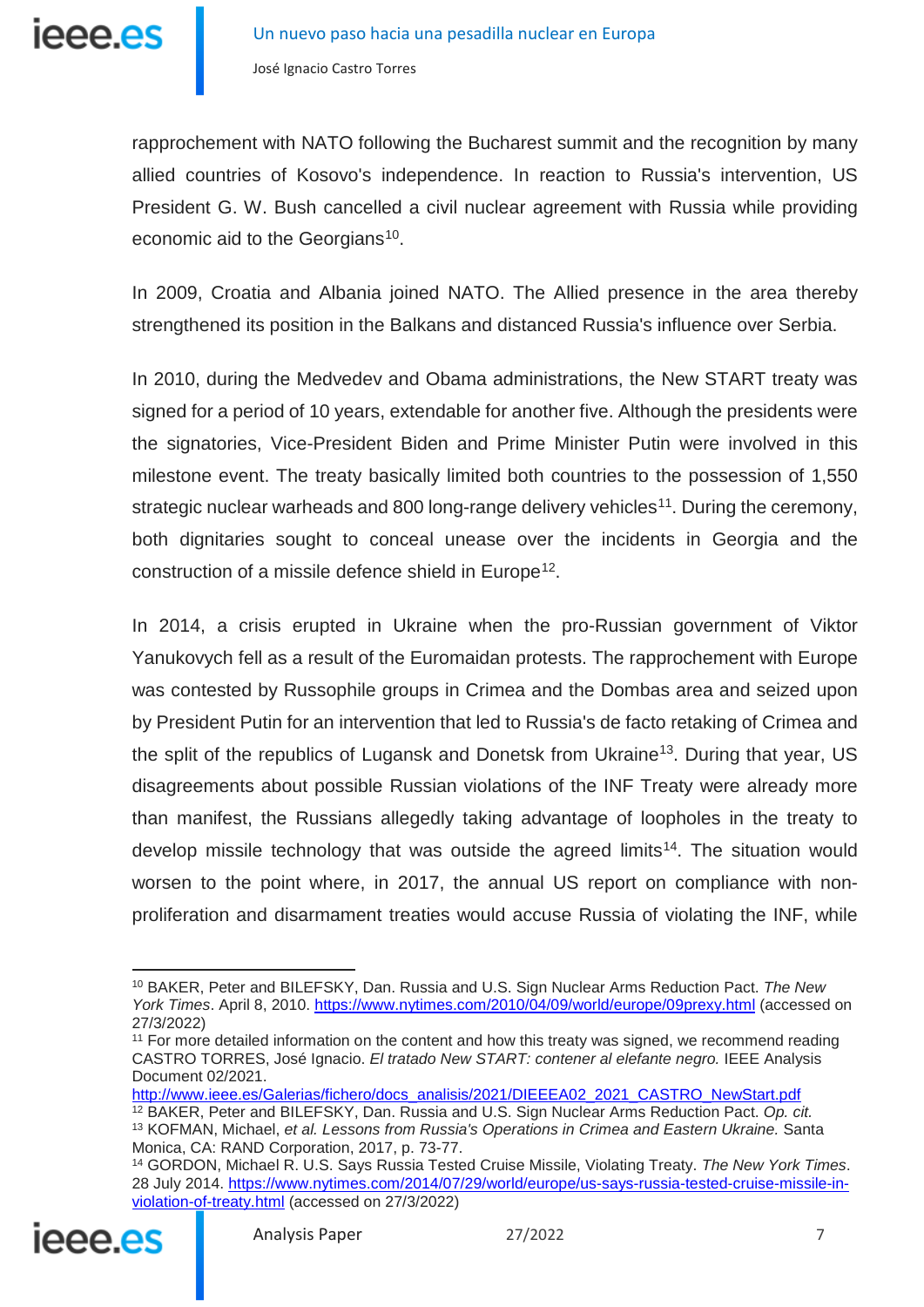

Russia would accuse the US of the same for having deployed dual-capable anti-missile launchers in Eastern Europe<sup>15</sup>.

In mid-2015, Russia announced that it was suspending its participation in the CFE Treaty<sup>16</sup>. Although the Russians had not complied with the treaty since 2007, allied pressure over the Russian occupation of Transnistria, the Georgian crisis, and now the Ukrainian crisis may have tipped the Russian decision.

The US Nuclear Posture Review (NPR), issued by the Trump Administration in 2018, contemplated the possibility that the Russians could credibly deter or employ nuclear weapons. It proposed that they would respond gradually to the level of threat, due to their ability to employ different powers in their wide range of options. Moreover, this possibility of limited response was corroborated by the concept of "escalate to de-escalate", whereby the level of tension in a conflict could be raised to the point of deterring a potential hostile actor and then gradually lowered in accordance with Russian interests from a position of superiority<sup>[17](#page-7-2)</sup>. Notably, the Biden Administration will be faced with task of drafting a new NPR based on the consequences of the Ukrainian conflict.

After a series of disagreements, the INF treaty was finally terminated in August 2019, marking a return to the possibility of deploying weapons of the type that had been withdrawn at the end of the Cold War on European territory. The situation was so worrying that the then German foreign minister, Heiko Maas, pointed out that Europe was now less secure than ever in what were becoming turbulent times<sup>[18](#page-7-3)</sup>.

Although Russian military doctrines in 2000, 2010 and 2015 contemplated the use of nuclear weapons, it was not until 2020 that Russia first issued a specific nuclear policy. Under the name *Fundamentals of the Russian Federation's state policy in the field of nuclear deterrence*, this nuclear posture expresses the potential use of such weapons for

<sup>16</sup> REIF, Kingston. Russia Completes CFE Treaty Suspension, *Arms Control Today*, April 2015. [https://www.armscontrol.org/act/2015-04/news-briefs/russia-completes-cfe-treaty-](https://www.armscontrol.org/act/2015-04/news-briefs/russia-completes-cfe-treaty-suspension#:%7E:text=Russia%20is%20suspending%20its%20participation,had%20largely%20abandoned%20in%202007)

<span id="page-7-3"></span><span id="page-7-2"></span><span id="page-7-1"></span><sup>&</sup>lt;sup>18</sup> MAAS, Heiko. Security for Europe. Federal Foreign Office, 10/11/2019. [https://www.auswaertiges](https://www.auswaertiges-amt.de/en/newsroom/news/maas-security-for-europe/2265218)[amt.de/en/newsroom/news/maas-security-for-europe/2265218](https://www.auswaertiges-amt.de/en/newsroom/news/maas-security-for-europe/2265218) (accessed on 28/3/2022)



<span id="page-7-0"></span><sup>-</sup><sup>15</sup> NERSISYAN, Leonid. If the INF Treaty dies, America and Russia could see an arms race, *The National Interest.* December 17, 2017. [https://nationalinterest.org/feature/if-the-inf-treaty-dies-america-russia](https://nationalinterest.org/feature/if-the-inf-treaty-dies-america-russia-could-see-arms-race-23680)[could-see-arms-race-23680](https://nationalinterest.org/feature/if-the-inf-treaty-dies-america-russia-could-see-arms-race-23680) (accessed on 27/3/2022)

[suspension#:~:text=Russia%20is%20suspending%20its%20participation,had%20largely%20abandoned](https://www.armscontrol.org/act/2015-04/news-briefs/russia-completes-cfe-treaty-suspension#:%7E:text=Russia%20is%20suspending%20its%20participation,had%20largely%20abandoned%20in%202007) [%20in%202007](https://www.armscontrol.org/act/2015-04/news-briefs/russia-completes-cfe-treaty-suspension#:%7E:text=Russia%20is%20suspending%20its%20participation,had%20largely%20abandoned%20in%202007) (accessed on 28/3/2022)

<sup>17</sup> Office of the Secretary of Defence. *Nuclear Posture Review, February 2018*. US. Ministry of Defence, 2018, p. 8-9.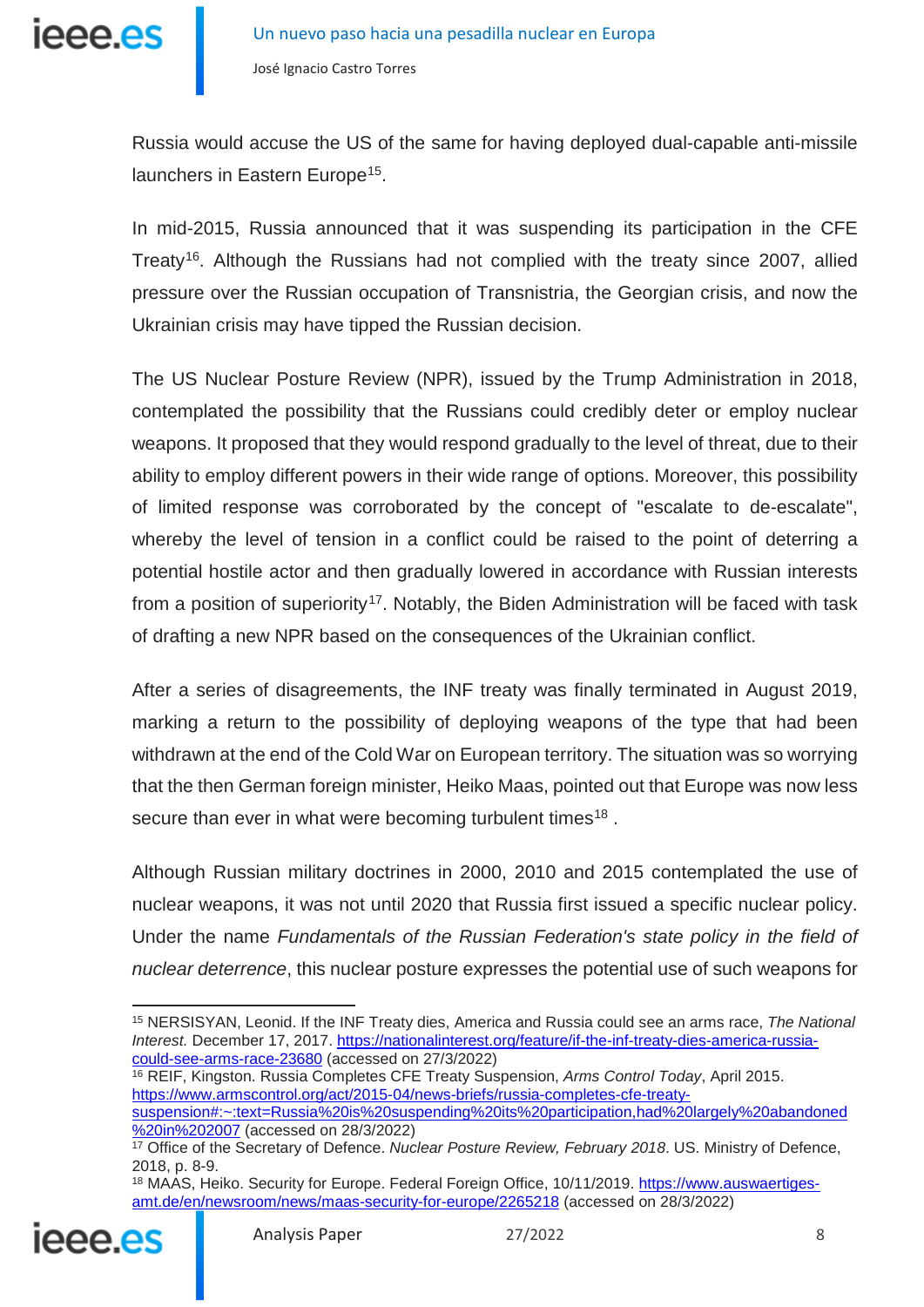

the defence of Russia or its allies. As specific cases, he cites the circumstance of a conventional weapons attack against the Russian Federation, an existential danger against Russia, a ballistic missile attack against Russia or its allies, and an attack against a Russian state entity or military means that could compromise Russia's ability to respond with nuclear weapons<sup>19</sup>.

In May 2020, the US withdrew from the Open Skies Treaty, which authorised unarmed reconnaissance flights over other participating states, followed by Russia's announcement that they were doing the same in 2021. In the awkward circumstances in which both actors found themselves, their withdrawal was coherent given that the previous year the Americans had conducted an extraordinary flight over Ukraine and the Russians a reconnaissance flight over the western United States<sup>[20](#page-8-1)</sup>. 2020 was also the year of North Macedonia's NATO accession, which together with Montenegro's earlier admission in 2017 further strengthened the allied position in the Balkans<sup>21</sup>.

Negotiations for the renewal of the New START Treaty hit a rough patch in 2021 because President Trump, before leaving the White House, was seeking a tripartite agreement that would include China. When Biden became president he agreed to extend the treaty<sup>[22](#page-8-3)</sup>. This gave the United States greater security because if nuclear tension escalated in Europe, it would not necessarily spill over into the US territories within reach of these weapons.

The Russian Security Strategy 2021 does not explicitly mention nuclear weapons, but it defines the US and its NATO allies as hostile actors. In this context of confrontation, the

<span id="page-8-3"></span><span id="page-8-2"></span><span id="page-8-1"></span><sup>&</sup>lt;sup>22</sup> REIF, Kingston and BUGOS, Shannon. US, Russia extend New START for five years, Arms Control Today, vol. 51, Issue 2. 2021, p. 20-22.



<span id="page-8-0"></span><sup>-</sup><sup>19</sup> Официальный интернет-портал правовой информации (Official legal information website). Указ Президента Российской Федерации от, 2/6/2020, Issue 355, Об Основах государственной политики Российской Федерации в области ядерного сдерживания (Decree of the President of the Russian Federation on 2 June 2020, Issue 355, On the fundamentals of the Russian Federation's state policy in the field of nuclear deterrence, 2/6/202)0.<http://publication.pravo.gov.ru/Document/View/0001202006020040> (accessed on 26/3/2022)

<sup>&</sup>lt;sup>20</sup> Nuclear Threat Initiative. Treaty on Open Skies, *NTI.* [https://www.nti.org/education-center/treaties-and](https://www.nti.org/education-center/treaties-and-regimes/treaty-on-open-skies/)[regimes/treaty-on-open-skies/](https://www.nti.org/education-center/treaties-and-regimes/treaty-on-open-skies/) (accessed on 28/3/2022)

<sup>21</sup> BECHEV, Dimitar and MARUSIC, Damir. *North Macedonia on the Threshold of Europe.* Atlantic Council. p. 13-14.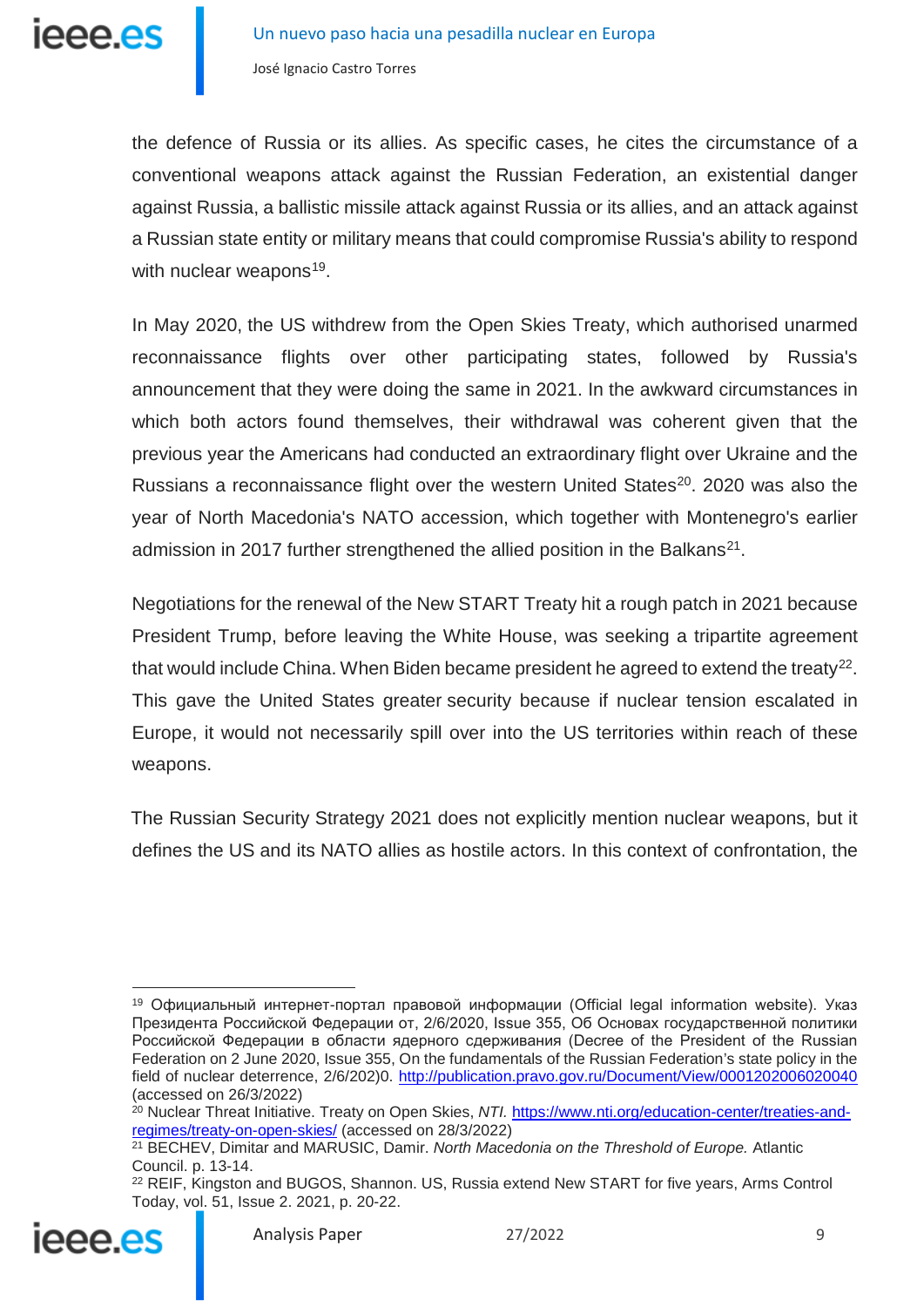

West's hegemony is seen to be in decline, predicting that the West will fight fiercely to prevent this from happening, leading to situations of conflict<sup>[23](#page-9-0)</sup>.

### **The potential of nuclear forces and Russia's strategy**

The developments described above made Russia realise that it was at a disadvantage vis-à-vis the Allies and that it had to renew its armaments to secure its immediate space and regain its credibility. As a result, in 2008 Russian Defence Minister Anatoly Serdyukov launched a recovery plan which, under the name "new style", aimed to build a smaller armed forces, but composed of units that were always at the ready<sup>[24](#page-9-1)</sup> The armaments modernisation plan included a significant allocation for nuclear weapons, since NATO's deterrence could only be achieved with these type of weapons, justifying the maintenance of the three components of the strategic nuclear forces. Although a conflict between Russia and NATO was not foreseen, it could be triggered by NATO's interference in the other former Soviet  $repubits<sup>25</sup>$  $repubits<sup>25</sup>$  $repubits<sup>25</sup>$ .

In 2020, President Putin announced that the nuclear triad was then 86% modernised and that by 2021 it would be 88 percent modernised. The president justified this announcement on the grounds that the Americans had withdrawn from the ABM, INF, Open Skies and New START treaties and that the status of New START was very uncertain<sup>26</sup>.

It is estimated that by early 2022 Russia will possess an arsenal of some 4,477 nuclear warheads, for both long-range strategic forces and shorter-range tactics. Of this arsenal, some 1,588 strategic warheads would be deployed, with 812 missiles as delivery vehicles, 576 of them assigned to submarines and 200 to air force bases. In addition, 977

<span id="page-9-1"></span><http://publication.pravo.gov.ru/Document/View/0001202107030001> (accessed on 1/4/2022)  $24$  UN News. Численность ВС РФ сократится до 1 млн человек к 2012 году - Сердюков (The number of the RF Armed Forces will be reduced to 1 million people by 2012-Serdyukov). *Ria Novosti.* 8/10/2008. <https://ria.ru/20081008/152801708.html> (accessed on 28/9/2022)

<sup>25</sup> BARABANOV, Mijaíl; MAKIENKO, Konstantín; PUJOV, Ruslan. Военная реформа: на пути к новому облику российской армии (Military reform: towards a new image of the Russian army). дискусссиононого клуба "Валдай" (Valdai discussion club). Moscow, 2012, p. 6-8-11 and 32.

<sup>26</sup> REGNUM. Путин проводит расширеннное заседание колллегиии Миноборороны РФ (Putin holds an expanded meeting of the Board of the Ministry of Defence of the Russian Federation). 21/12/2020. <https://regnum.ru/news/polit/3146811.html> (accessed on 28/3/2021)

<span id="page-9-3"></span><span id="page-9-2"></span>

-

<span id="page-9-0"></span><sup>23</sup> Официальный интернет-портал правовой информации. Указ Президента Российской Федерациии от 2/7/2021, No. 400, О Стратегии национальной безопасности Росссийской Федерациии (Decree of the President of the Russian Federation dated 2/7/2021, No 400, on the National Security Strategy of the Russian Federation, 3/7/2021).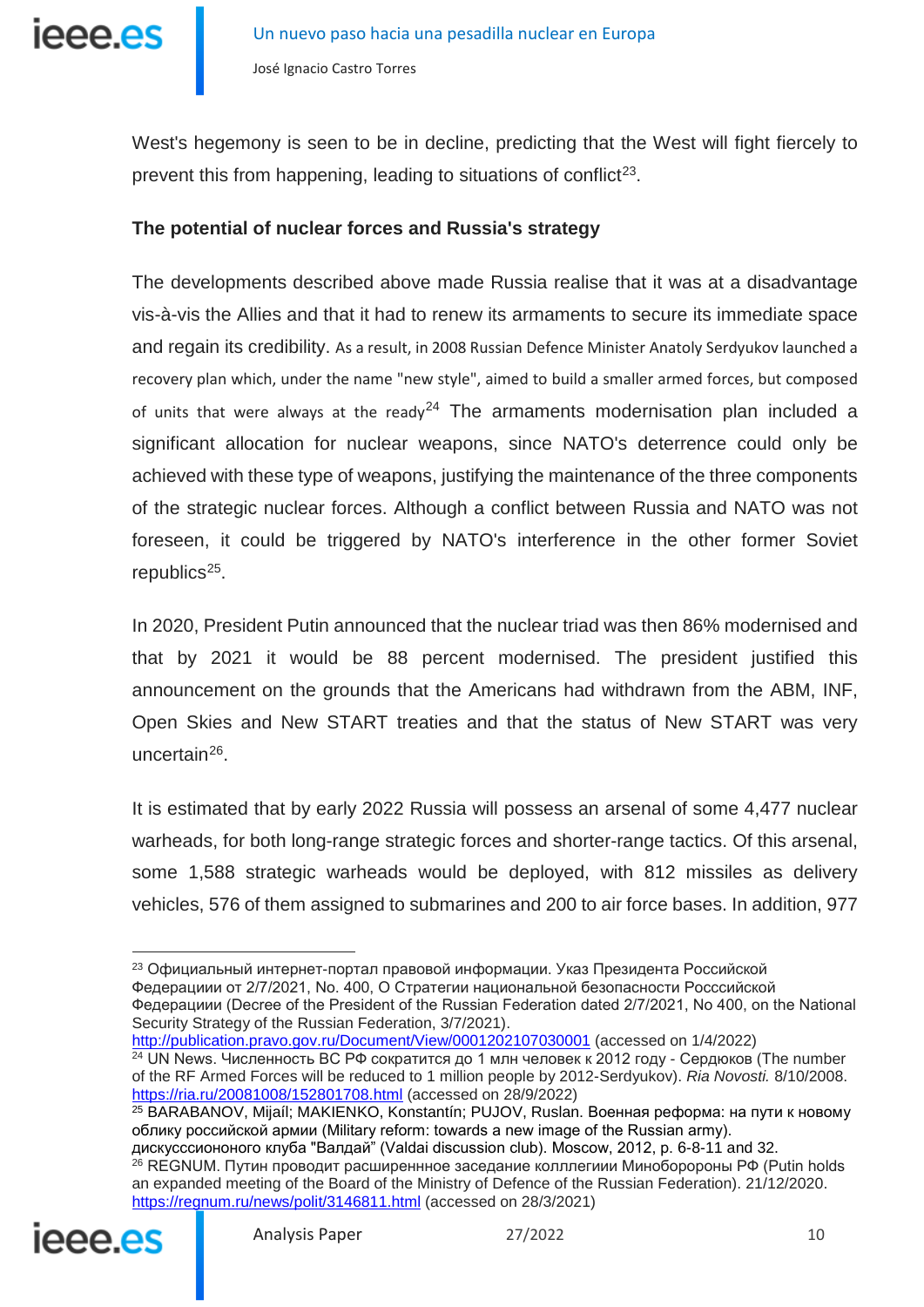strategic warheads would be stockpiled alongside 1,912 non-strategic warheads. Furthermore,1,500 warheads are reportedly awaiting decommissioning, but are relatively intact<sup>[27](#page-10-0)</sup>.

Regarding Russia's nuclear strategy, a debate has been opened on the use of this type of nuclear weapons. The 2018, the NPR may have wrongly assessed that the Russians intend to escalate a conflict, with the threat of using a nuclear weapon, and then deescalate it under favourable conditions. If this were so, Russia would have to assume that the Western bloc would capitulate to its initial pressures. Consequently, a new school of thought has emerged, led by the former head of the US strategic command, General John Hyten, who claims that Russia's nuclear strategy is one of "escalate to win". This would mean that the Russians may threaten or launch a limited nuclear strike to avoid a conventional response against their forces and that the use of nuclear weapons would not be exclusively for the defence of their vital interests<sup>[28](#page-10-1)</sup>. Moreover, the reading of Russia's 2020 nuclear policy leaves the conditions for the use of nuclear weapons sufficiently open to interpretation.

If Russia's nuclear doctrine follows Hyten's thesis, coupled with the versatility of its nuclear weapon delivery vehicles and powers, a multiplicity of scenarios could emerge, each with specific characteristics. This would result in a wide range of possible scenarios for the potential use of such weapons, which in an environment of lack of information and poor communication would increase the likelihood of a nuclear scenario.

Another factor to take into account in a nuclear decision context is the character of the leaders who would manage the crises. The deployment of Russia's nuclear forces so far shows that decisions in this regard are not taken by President Putin without prior consultation, making the option of the autocratic leader who has lost touch with reality seem little convincing. The nuclear launch order procedure corroborates this mechanism, because of the three nuclear attachés or chegets (president, defence minister and chief of defence) at least two are needed to activate the system. Within this logic, it seems that the message conveyed so far in Ukraine is to dissuade the West from becoming directly

<span id="page-10-1"></span><span id="page-10-0"></span><sup>-</sup><sup>27</sup> KRISTENSEN, Hans M. and KORDA, Matt. Russian nuclear weapons, 2022. *Bulletin of the Atomic Scientists*, 77:2, 2022, p. 98-99. <sup>28</sup> *Op. cit.*, p. 101-102.

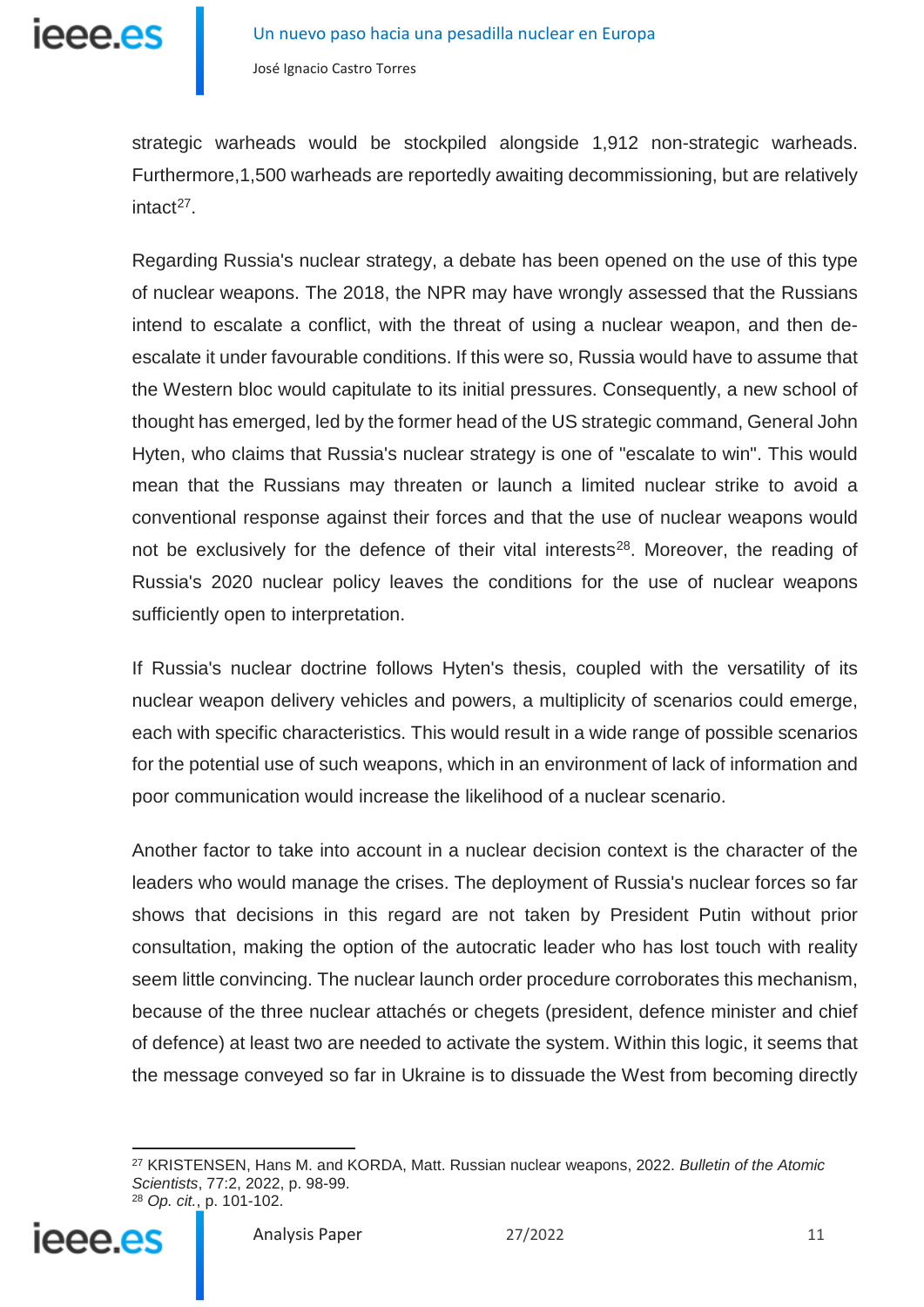

involved in the conflict<sup>29</sup>. It is more than likely that the Russians have an extensive catalogue of response options prepared in this regard, which they have only to adapt to the specificities of the unfolding events.

### **Nuclear drift and the Ukraine conflict**

President Putin needed to ensure that Russia's intervention in Ukraine was not met with a direct response from actors outside the conflict. Among the measures he took, one of them was to showcase the possibility of the use of nuclear weapons in the event of Western countries becoming militarily involved. To this end, on 19 February, five days before the invasion, Russian strategic forces began an exercise to show the world their readiness.

This exercise demonstrated the command and control capabilities of these forces, as well as the possibilities of using long-range weapons by launching Sineva missiles from a submarine in the Barents Sea, Yars missiles from the Plesetsk Cosmodrome and cruise missiles from Túpolev Tu-95 aircraft, which hit the Kamchatka Peninsula. The capability of intermediate forces was also demonstrated from all types of platforms and with all types of missiles, the most prominent being the Iskander, Kalirb and hypersonic Kinzhal and Zirkon missiles $30$ .

When the invasion took place on 24 February, between the lines President Putin's speech clearly conveyed that his nuclear forces backed his intervention, given that he saw the situation in Ukraine as an existential threat, stating that "for our country it is a question of life and death, a question of our historic future as a nation. This is not an exaggeration; this is a fact. It is not only a very real threat to our interests, but also to the very existence

<span id="page-11-1"></span><span id="page-11-0"></span>ШАРКОВСКИЙ Александр/SHARKOVSKIY Alexander. Учения сил стратегического сдерживания РФ должны остудить горячие головы западных ястребов, в противном случае нас ждёт война (The strategic deterrent forces exercises of the Russian Federation should cool down the exalted Western hawks, otherwise war awaits us). *Argumento*. 19 February 2022. <https://argumenti.ru/army/2022/02/760377> (accessed on 25/3/2022)



<sup>-</sup><sup>29</sup> VEN BRUUSGAARDMARCH, Kristin. Understanding Putin's nuclear decision-making, *War On The Rocks*, 22 Mar 2022.<https://warontherocks.com/2022/03/understanding-putins-nuclear-decision-making/> (accessed on 28/3/2022)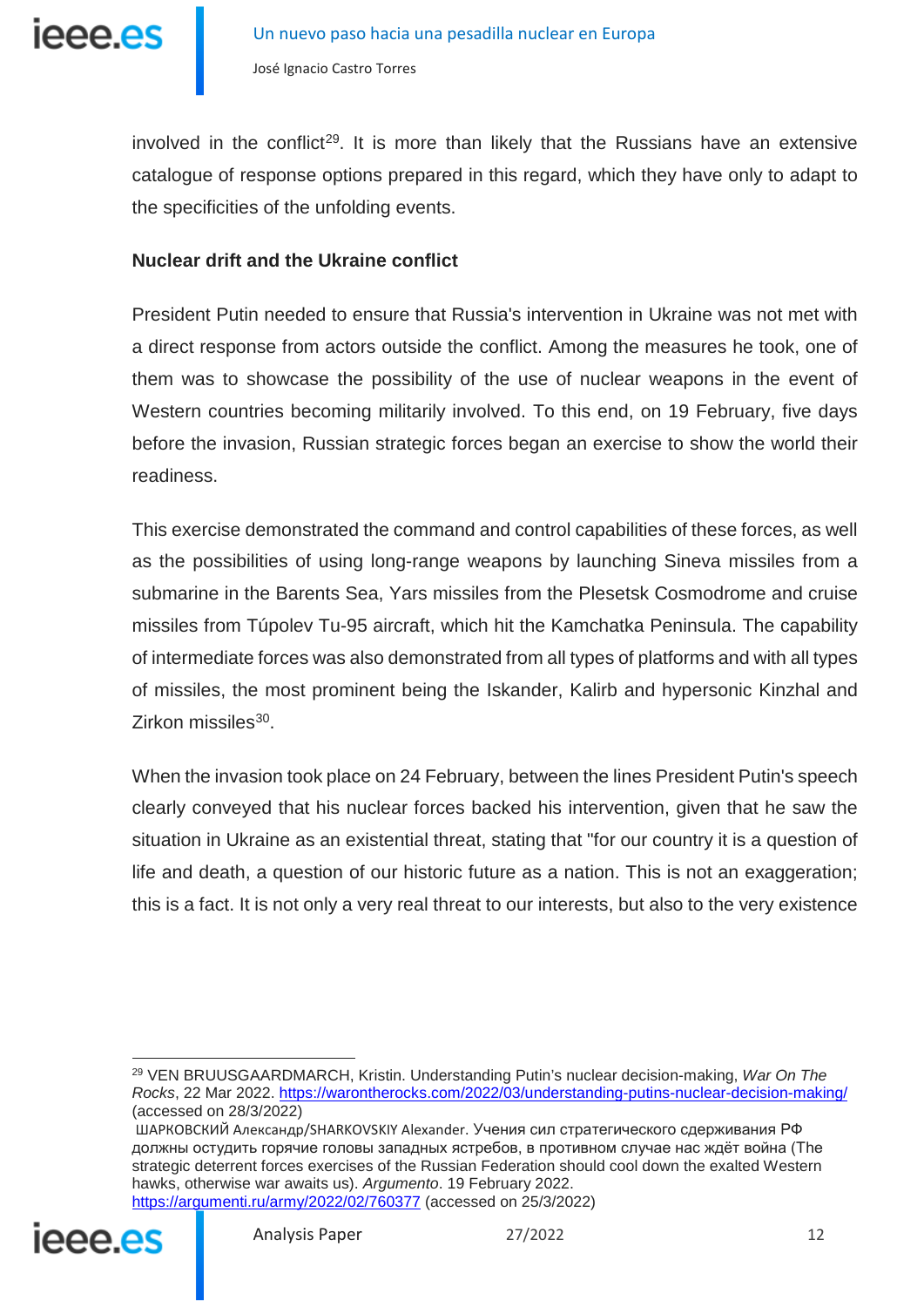of our state and its sovereignty". President Putin also recalled that Russia remains one of the most dangerous nuclear states  $31$ .

Given these statements and the scenarios described in Russia's 2020 nuclear policy, the possibility of the use of nuclear weapons cannot be ruled out in an environment where, depending on how the situation in Ukraine develops, Russia may consider that there is a threat to its vital interests or those of its allies.

President Putin's spokesman Dmitry Peskov, who refused to rule out the use of nuclear weapons in the face of an "existential threat", expressed himself along these lines, although he did not go as far as to clarify where the red line of what Russia might consider to be vital interests lay<sup>32</sup>. As long as this lack of definition exists, there will be questions as to what could happen in the event of a miscalculation or misinterpretation between the nuclear actors.

Meanwhile, the Western bloc was trying not to send out signs of an escalation of the conflict that would lead to the contemplation of a nuclear situation. To this effect, US President Joe Biden did not increase the alert status of his nuclear forces and the Pentagon suspended a planned test of a Minuteman III intercontinental missile<sup>33</sup>.

The most recent developments seem to indicate that at the operational level the results of Russia's intervention in Ukraine are not yielding the results expected by President Putin. It is worth considering whether, in the event of an adverse situation for Russia, the conflict could be escalated further to the use of a low-yield nuclear weapon or another type of disruptive weapon or weapon of mass destruction<sup>[34](#page-12-3)</sup>. It seems that this possibility is being taken very seriously, the NATO Secretary General Jens Stoltenberg stating that the Alliance will assist Ukraine with CBN defence equipment in the event of such an

<span id="page-12-3"></span><span id="page-12-2"></span><span id="page-12-1"></span><sup>34</sup> BROAD, William J. The smaller bombs that could turn Ukraine into a Nuclear War Zone, *The New York Times.* March 21, 2022.<https://www.nytimes.com/2022/03/21/science/russia-nuclear-ukraine.html> (accessed on 27/3/2022)



<span id="page-12-0"></span><sup>-</sup><sup>31</sup> PUTIN, Vladimir. Address by the President of the Russian Federation, *The Kremlin.* Moscow, February 24, 2022.<http://en.kremlin.ru/events/president/news/67843> (accessed on 26/3/2022)

<sup>32</sup> MCGEE, Luke and CALZONETTI, Claire. Putin spokesman refuses to rule out use of nuclear weapons if Russia faced an 'existential threat, CNN. March 22, 2022.

<https://edition.cnn.com/2022/03/22/europe/amanpour-peskov-interview-ukraine-intl/index.html> (accessed on 27/3/2022)

<sup>33</sup> STEWART, Phil and ALI, Idrees. U.S. delays ICBM test-launch in bid to de-escalate Russia nuclear tensions, Reuters. March 2, 2022. [https://www.reuters.com/world/us/us-delays-icbm-test-launch-bid-de](https://www.reuters.com/world/us/us-delays-icbm-test-launch-bid-de-escalate-russia-nuclear-tensions-2022-03-02/)[escalate-russia-nuclear-tensions-2022-03-02/](https://www.reuters.com/world/us/us-delays-icbm-test-launch-bid-de-escalate-russia-nuclear-tensions-2022-03-02/) (accessed on 27/3/2022)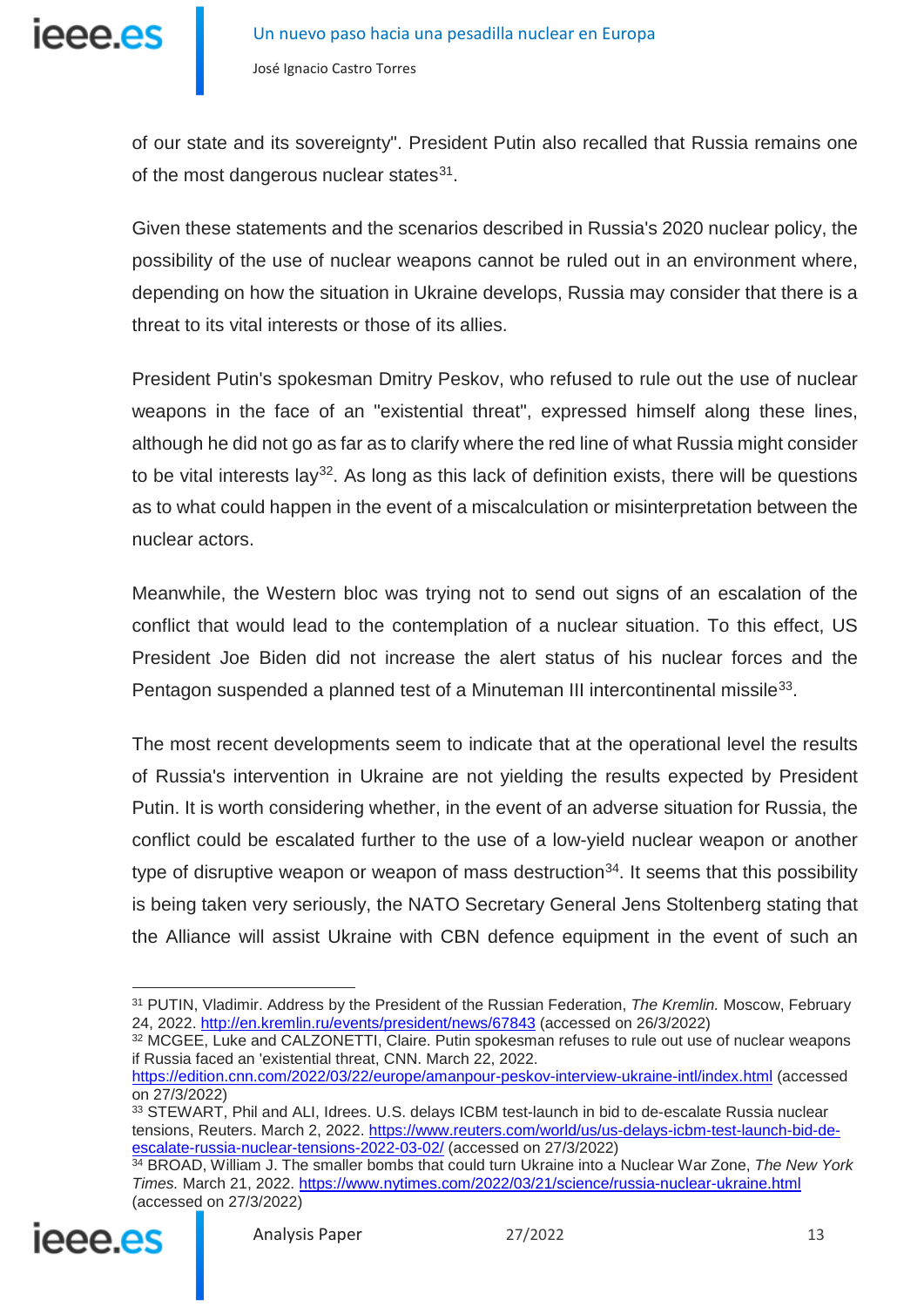

aggression<sup>[35](#page-13-0)</sup>. To this should be added the possibility that as a consequence of the operations some kind of accident could occur in a nuclear facility, leading to a leakage of radioactive material.

In an environment of miscommunication and possible miscalculations and misinterpretations, other scenarios would also have to be considered, such as Putin, in unfavourable circumstances, perceiving a NATO country supplying arms to Ukraine as an existential threat. This was stated by Rose Gottemoeller, former NATO Deputy Secretary General, who considers the use of a tactical nuclear weapon by Russia a "serious possibility"[36](#page-13-1).

In the meantime, the red line that could be perceived by the Allies is the non-involvement of NATO forces in the conflict. In this regard, US Senator Tim Kaine advocates sending whatever material is necessary, arguing that the aborted shipment of MIG-29s from Poland did not take place because it did not bring significant gains in relation to the risks  $involved^{37}$  $involved^{37}$  $involved^{37}$ .

A cyber-attack on Russian warning networks by a non-state actor is also a possibility that cannot be ruled out. If the Russians were to perceive a false threat of a missile launch on their sensitive targets, a disproportionate response from their nuclear forces could result<sup>38</sup>. This concept, known as launch on warning, is expressly included in Russia's current nuclear policy.

### **Conclusions**

The evolution of relations between the US and Russia regarding conventional and nuclear arms reductions has been a steady deterioration over the course of this century,

<span id="page-13-1"></span><sup>36</sup> BENDER, Bryan. How the Ukraine war could go nuclear, *Politico*. 3/24/2022. <https://www.politico.com/news/2022/03/24/how-ukraine-war-could-go-nuclear-00019899> (accessed on 27/6/2022)

<sup>38</sup> BARRETT, Anthony. *False Alarms, True Dangers? Current and future risks of inadvertent U.S.-Russian nuclear war.* Santa Monica, CA: RAND Corporation. 2016.

<https://www.rand.org/pubs/perspectives/PE191.html> (accessed on 27/3/2022)

<span id="page-13-3"></span><span id="page-13-2"></span>

<span id="page-13-0"></span><sup>-</sup><sup>35</sup> STOLTENBERG, Jens. Press conference by NATO Secretary General Jens Stoltenberg previewing the extraordinary Summit of NATO Heads of State and Government, *NATO Press Service.* 23 March 2022. [https://www.nato.int/cps/en/natohq/opinions\\_193610.htm](https://www.nato.int/cps/en/natohq/opinions_193610.htm) (accessed on 27/3/02)

<sup>37</sup> WARD, Alexander and FORGEY, Quint. Kaine: Fighter jets to Ukraine not the admin's 'red line', *Politico.* 3/23/2022. [https://www.politico.com/newsletters/national-security-daily/2022/03/23/kaine-fighter](https://www.politico.com/newsletters/national-security-daily/2022/03/23/kaine-fighter-jets-to-ukraine-not-the-admins-red-line-00019761)[jets-to-ukraine-not-the-admins-red-line-00019761](https://www.politico.com/newsletters/national-security-daily/2022/03/23/kaine-fighter-jets-to-ukraine-not-the-admins-red-line-00019761) (accessed on 27/3/2022)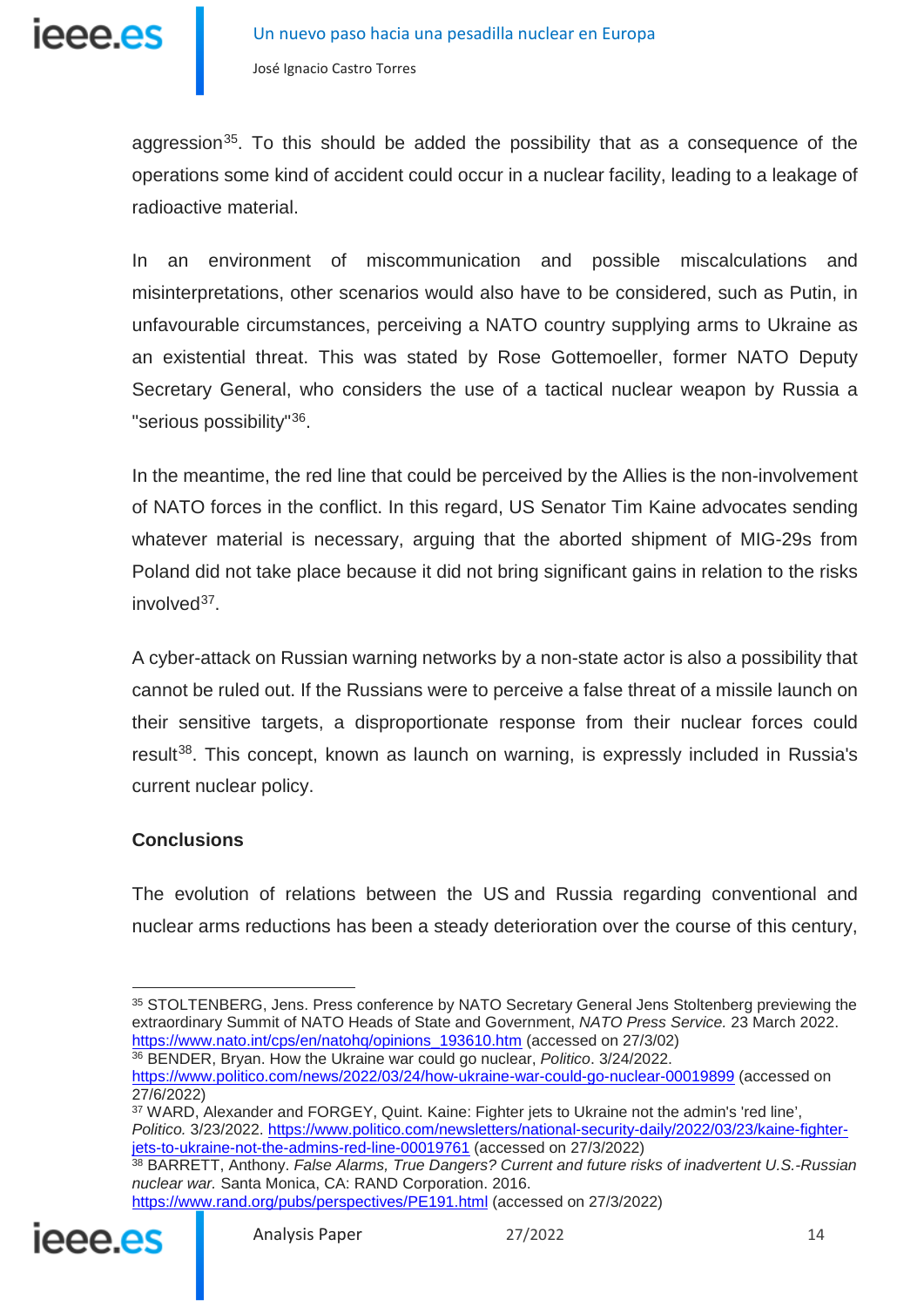

with the exception of the extension of the New START treaty, which will have to be reconsidered before the 2026 deadline.

This situation places the Americans and the Russians in a position where it appear that the threat level that existed between the two powers has not been raised and leads to the attack on objectives in their respective national territories. The extension of the treaty is therefore understandable. This is not the case with the intermediate forces deployed in Europe under the INF Treaty, suggesting that the termination of this treaty could mean European territory becoming the chessboard for a macabre nuclear game.

The modernisation of Russia's nuclear forces allows its leaders to increase their ability to manage a multiplicity of options in a crisis, which can lead to an increased likelihood of success in conventional military operations. However, in the area of nuclear strategy, the multiplicity of options implies a greater likelihood of a decision to use nuclear weapons. To this must be added the logical lack of definition of the different states' nuclear policies, making it difficult to determine exactly where the red line is that could lead to a leap to taking a decision to use nuclear weapons.

Not only would such decisions be taken in an environment of uncertainty, but the lack of communication and understanding between opposing actors could lead to misinterpretations and miscalculations.

Russia's nuclear force alert has meant that the conflict in Ukraine can at least be described as the prelude to a nuclear crisis. This kind of posturing is a first step, preceding further escalation, which has sent a warning to the West about the degree of Russian tolerance for what it may see as interference in its actions.

It is unclear how the conflict will evolve, but what exactly Russian leaders mean by vital interests and existential threat must be considered, because the calculation for the conflict to escalate into a nuclear situation could occur at the moment of this perception. Irrespective of the outcome, mistrust between the actors involved has reached levels that will take many years to rebuild. In this context of mistrust, a new rearmament is taking place, with the two nuclear powers of the United Kingdom and France significant players on the European chessboard. The role of countries that could use US nuclear weapons